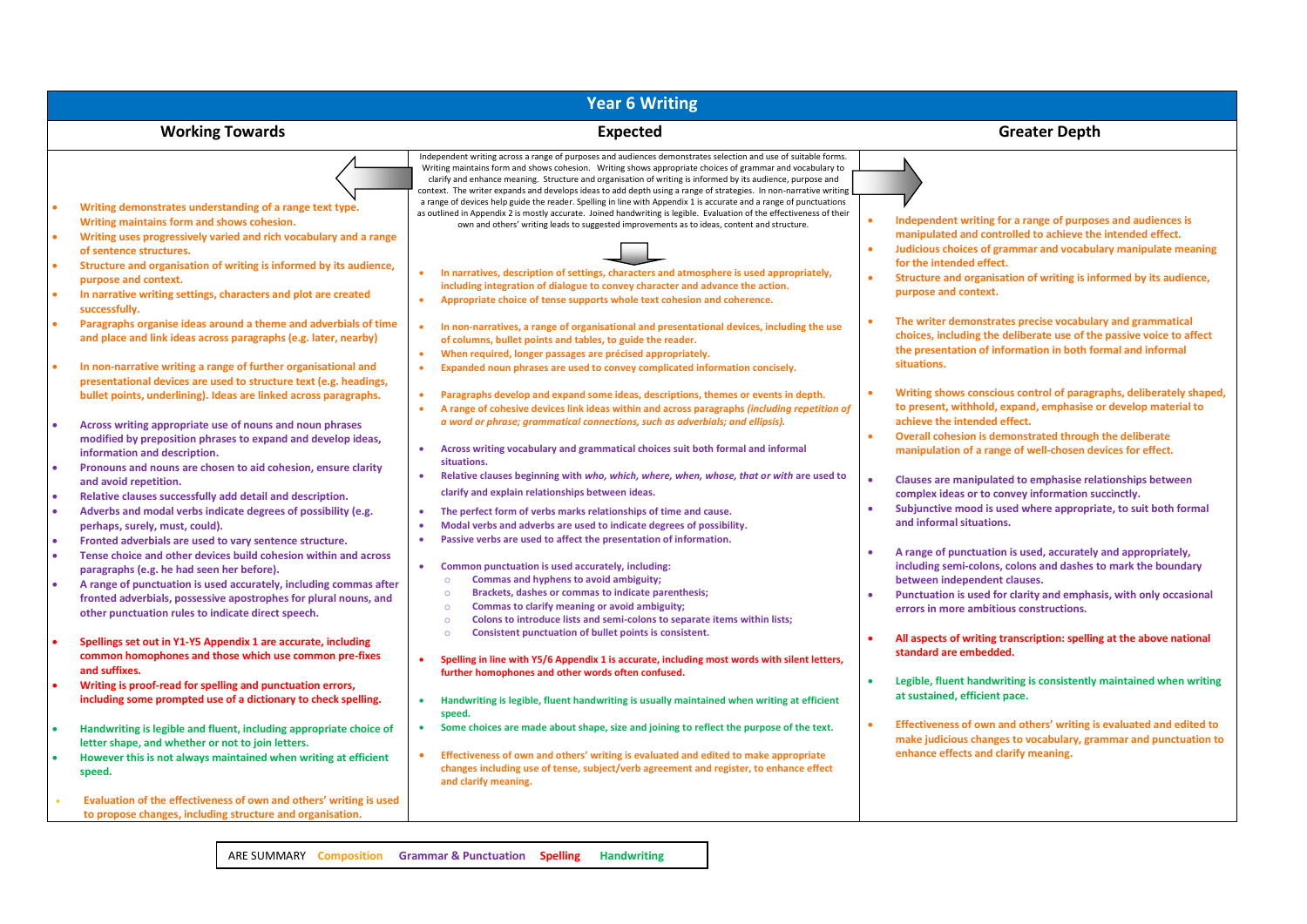| <b>Year 6 Reading</b>                                                                                                                                                                                                                                                                                                                                                                                                                                                                              |                                                                                                                                                                                                                                                                                                                                                                                                                                                                                                                                                                                                                                                                                                                                                                                                                                                                                                                                                                                                                                                                                                                                                                                                                                                                                                                                                                                                                                                                                                                                     |                                                                                                                                                                                                                                                                                                                                                                                                                                                                                                           |  |  |  |  |  |  |
|----------------------------------------------------------------------------------------------------------------------------------------------------------------------------------------------------------------------------------------------------------------------------------------------------------------------------------------------------------------------------------------------------------------------------------------------------------------------------------------------------|-------------------------------------------------------------------------------------------------------------------------------------------------------------------------------------------------------------------------------------------------------------------------------------------------------------------------------------------------------------------------------------------------------------------------------------------------------------------------------------------------------------------------------------------------------------------------------------------------------------------------------------------------------------------------------------------------------------------------------------------------------------------------------------------------------------------------------------------------------------------------------------------------------------------------------------------------------------------------------------------------------------------------------------------------------------------------------------------------------------------------------------------------------------------------------------------------------------------------------------------------------------------------------------------------------------------------------------------------------------------------------------------------------------------------------------------------------------------------------------------------------------------------------------|-----------------------------------------------------------------------------------------------------------------------------------------------------------------------------------------------------------------------------------------------------------------------------------------------------------------------------------------------------------------------------------------------------------------------------------------------------------------------------------------------------------|--|--|--|--|--|--|
| <b>Working Towards</b>                                                                                                                                                                                                                                                                                                                                                                                                                                                                             | <b>Expected</b>                                                                                                                                                                                                                                                                                                                                                                                                                                                                                                                                                                                                                                                                                                                                                                                                                                                                                                                                                                                                                                                                                                                                                                                                                                                                                                                                                                                                                                                                                                                     | <b>Greater Depth</b>                                                                                                                                                                                                                                                                                                                                                                                                                                                                                      |  |  |  |  |  |  |
| Generally reads most age appropriate texts (Y5/6) fluently,<br>using strategies to work out any unfamiliar word and applying a<br>growing knowledge of root words, prefixes and suffixes<br>decoding most new words outside everyday spoken vocabulary.<br>Can read all Y5 and some Y6 further exception words set out in<br>Appendix 1.<br>Sees reading as a pleasurable activity.<br>Demonstrates appropriate intonation, tone and volume when<br>reading aloud text, plays and reciting poetry. | They read age related texts fluently and effortlessly, determining the meaning of new words<br>by applying knowledge of the root words, prefixes and suffixes, including those set out in<br>Y5/6 Appendix 1. They can demonstrate experience of range of books and other texts; having<br>read for a range of purposes. They can recommend books giving reasons for their choices.<br>They perform poetry and plays with a clear sense of the audience. They understand what<br>they are reading, often asking questions to clarify wider concepts. They make sensible<br>predictions and justify inferences with evidence from the text. They can make comparisons<br>across texts and summarise across paragraphs. They can distinguish between fact and<br>opinion. They can efficiently retrieve and record information from information texts and<br>non-fiction books. They can evaluate the effectiveness of language, structure and other<br>devices in relation to the text's purpose.<br>Fluently applies their growing knowledge of root words, prefixes and suffixes as listed<br>$\bullet$<br>in Y5/6 Appendix 1, both to read aloud and to understand the meaning of new words<br>that they meet.<br>They have a positive attitude towards reading for a range of purposes<br>Evidence shows experience of a wide range of fiction, poetry, plays, non-fiction and<br>$\bullet$<br>reference books or textbooks<br>Can demonstrate familiarity with a wide range of books, including myths, legends and<br>$\bullet$ | Fluently reads a wider range of challenging texts that are above<br>chronological age with fluency and understanding.<br>Confidently performs given texts, including poems, using a wide<br>range of devices to engage the audience and for effect.<br>Recommends authors, sets of books and genres to others based<br>on own reading experience and preferences, giving reasons for<br>choice.<br>Compares language, structure and presentation across texts and<br>debates which is the most effective. |  |  |  |  |  |  |
| Demonstrates an increasing familiarity with a wide range of<br>books and texts.                                                                                                                                                                                                                                                                                                                                                                                                                    | traditional stories, modern fiction, fiction from our literary heritage, and books from<br>other cultures and traditions                                                                                                                                                                                                                                                                                                                                                                                                                                                                                                                                                                                                                                                                                                                                                                                                                                                                                                                                                                                                                                                                                                                                                                                                                                                                                                                                                                                                            | Critiques the use of figurative language, including how it is used<br>$\bullet$<br>for effect.                                                                                                                                                                                                                                                                                                                                                                                                            |  |  |  |  |  |  |
| Recommends books to others based on own reading<br>preferences.                                                                                                                                                                                                                                                                                                                                                                                                                                    | Recommends books that they have read to their peers, giving reasons for their<br>$\bullet$<br>choices<br>Identifies and discusses themes and conventions in and across a wide range of writing<br>$\bullet$                                                                                                                                                                                                                                                                                                                                                                                                                                                                                                                                                                                                                                                                                                                                                                                                                                                                                                                                                                                                                                                                                                                                                                                                                                                                                                                         | Can challenge key ideas within a text.<br>Reads extended texts, including novels, examining how characters                                                                                                                                                                                                                                                                                                                                                                                                |  |  |  |  |  |  |
| Associates certain conventions and certain text types including<br>language and structure.<br>Uses technical terms such as metaphor, simile, analogy,<br>$\bullet$                                                                                                                                                                                                                                                                                                                                 | <b>Makes comparisons within and across books</b><br>$\bullet$<br>Performs poems and plays, showing understanding through intonation, tone and<br>$\bullet$<br>volume so that the meaning is clear to an audience                                                                                                                                                                                                                                                                                                                                                                                                                                                                                                                                                                                                                                                                                                                                                                                                                                                                                                                                                                                                                                                                                                                                                                                                                                                                                                                    | change and develop.<br>Draws inferences based on indirect clues and can justify their<br>thinking.                                                                                                                                                                                                                                                                                                                                                                                                        |  |  |  |  |  |  |
| imagery, style and effect when discussing texts.<br>Knows what is meant by 'figurative language'.                                                                                                                                                                                                                                                                                                                                                                                                  | Checks that the book makes sense to them, discussing their understanding and<br>$\bullet$<br>exploring the meaning of words in context<br>Asks questions to improve their understanding<br>Draws inferences such as inferring characters' feelings, thoughts and motives from<br>$\bullet$                                                                                                                                                                                                                                                                                                                                                                                                                                                                                                                                                                                                                                                                                                                                                                                                                                                                                                                                                                                                                                                                                                                                                                                                                                          | Can give counter-arguments to an alternative viewpoint, based on<br>evidence from the text.                                                                                                                                                                                                                                                                                                                                                                                                               |  |  |  |  |  |  |
| Recognises themes across texts (e.g. loss or heroism); and can<br>compare characters, settings, themes and other aspects within<br>texts.                                                                                                                                                                                                                                                                                                                                                          | their actions, and justifying inferences with evidence<br>Can predict what might happen from details stated and implied<br>$\bullet$<br>Can summarise the main ideas drawn from more than one paragraph, identifying key<br>$\bullet$<br>details that support the main ideas                                                                                                                                                                                                                                                                                                                                                                                                                                                                                                                                                                                                                                                                                                                                                                                                                                                                                                                                                                                                                                                                                                                                                                                                                                                        | Analyses texts and draws out key information to support their<br>own research.<br>Can summarise the main ideas of text in a nut shell.<br>$\bullet$                                                                                                                                                                                                                                                                                                                                                       |  |  |  |  |  |  |
| Knows the difference between fact and opinion and with<br>support can spot examples in a given text.<br>In using non-fiction, efficiently retrieves information and makes<br>notes.                                                                                                                                                                                                                                                                                                                | Can identify how language, structure and presentation contribute to meaning<br>$\bullet$<br>Can evaluate how authors use language, including figurative language, considering<br>the impact on the reader<br>Can distinguish between statements of fact and opinion<br>$\bullet$<br>Efficiently retrieves, records and presents information from non-fiction<br>$\bullet$                                                                                                                                                                                                                                                                                                                                                                                                                                                                                                                                                                                                                                                                                                                                                                                                                                                                                                                                                                                                                                                                                                                                                           | Compares and contrasts across a broad range of texts, drawing on<br>evidence from the text.<br>Can categorise texts according to given criterion, including key                                                                                                                                                                                                                                                                                                                                           |  |  |  |  |  |  |
| Summarises main ideas drawn from across given texts.                                                                                                                                                                                                                                                                                                                                                                                                                                               | Participate in discussions, building on their own and others' ideas and challenging<br>$\bullet$<br>views courteously                                                                                                                                                                                                                                                                                                                                                                                                                                                                                                                                                                                                                                                                                                                                                                                                                                                                                                                                                                                                                                                                                                                                                                                                                                                                                                                                                                                                               | themes and conventions.                                                                                                                                                                                                                                                                                                                                                                                                                                                                                   |  |  |  |  |  |  |
| Draws inferences and makes predictions based on details which<br>are stated and implied – giving evidence as to their thinking.                                                                                                                                                                                                                                                                                                                                                                    | Explains and discusses their understanding of what they have read, including through<br>formal presentations and debates, maintaining a focus on the topic and using notes<br>where necessary<br>Provides reasoned justifications for their views.<br>$\bullet$                                                                                                                                                                                                                                                                                                                                                                                                                                                                                                                                                                                                                                                                                                                                                                                                                                                                                                                                                                                                                                                                                                                                                                                                                                                                     |                                                                                                                                                                                                                                                                                                                                                                                                                                                                                                           |  |  |  |  |  |  |
|                                                                                                                                                                                                                                                                                                                                                                                                                                                                                                    |                                                                                                                                                                                                                                                                                                                                                                                                                                                                                                                                                                                                                                                                                                                                                                                                                                                                                                                                                                                                                                                                                                                                                                                                                                                                                                                                                                                                                                                                                                                                     |                                                                                                                                                                                                                                                                                                                                                                                                                                                                                                           |  |  |  |  |  |  |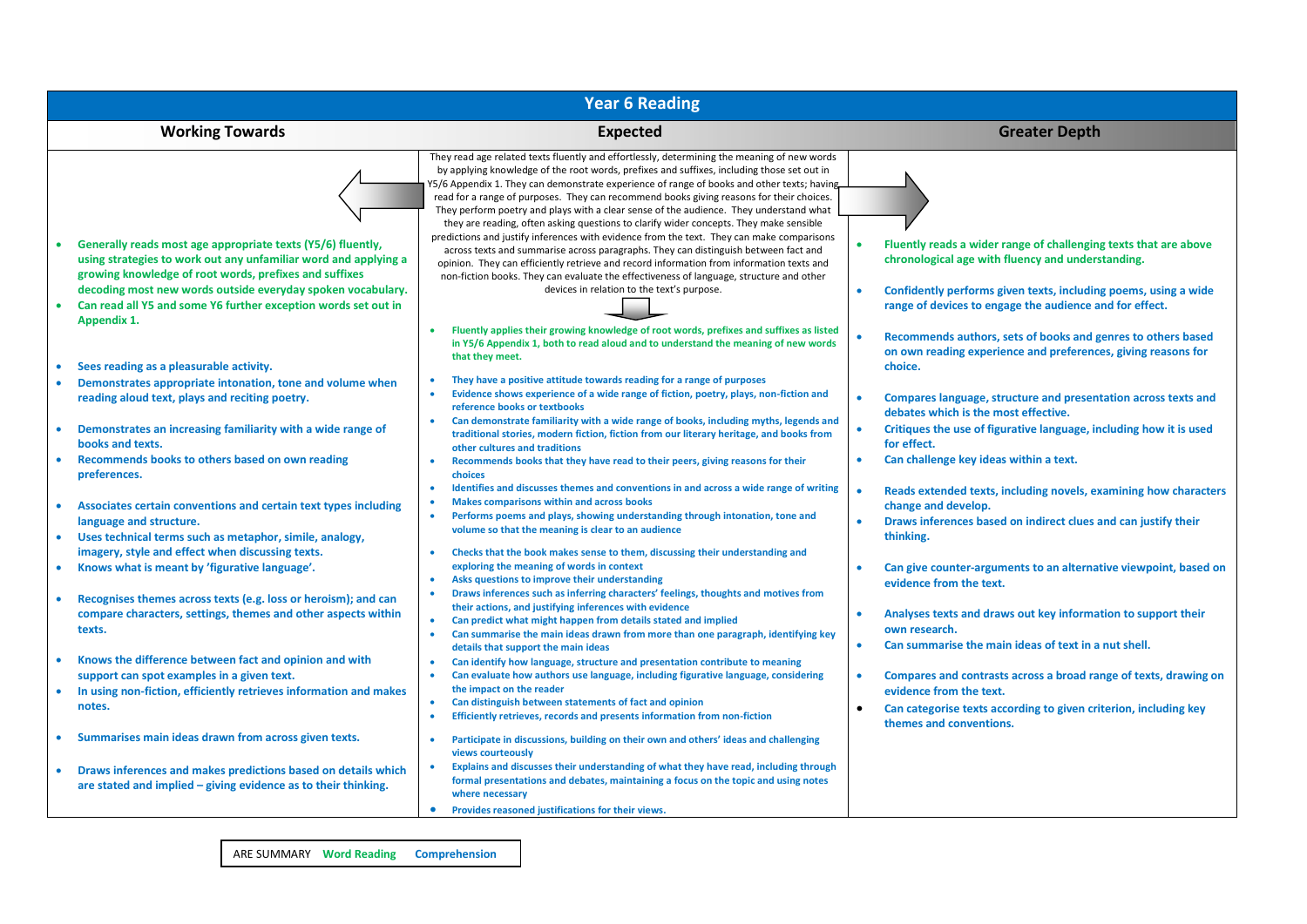| <b>Working Towards</b>                                                                                                                                                                                                                                                                                                                                                                                                                                                                            | <b>Expected</b>                                                                                                                                                                                                                                                                                                                                                                                                                                                                                                                                                                                                                                                                                                                                                                                                                                                                                                                                                                                              | <b>Greater Depth</b>                                                                                                                                                                                                                                                                                                                                                                                                                                                                                                      |
|---------------------------------------------------------------------------------------------------------------------------------------------------------------------------------------------------------------------------------------------------------------------------------------------------------------------------------------------------------------------------------------------------------------------------------------------------------------------------------------------------|--------------------------------------------------------------------------------------------------------------------------------------------------------------------------------------------------------------------------------------------------------------------------------------------------------------------------------------------------------------------------------------------------------------------------------------------------------------------------------------------------------------------------------------------------------------------------------------------------------------------------------------------------------------------------------------------------------------------------------------------------------------------------------------------------------------------------------------------------------------------------------------------------------------------------------------------------------------------------------------------------------------|---------------------------------------------------------------------------------------------------------------------------------------------------------------------------------------------------------------------------------------------------------------------------------------------------------------------------------------------------------------------------------------------------------------------------------------------------------------------------------------------------------------------------|
|                                                                                                                                                                                                                                                                                                                                                                                                                                                                                                   | Fluently uses numbers up to 10 million and decimal numbers up to 3dp in a range of contexts, including addition, subtraction,                                                                                                                                                                                                                                                                                                                                                                                                                                                                                                                                                                                                                                                                                                                                                                                                                                                                                |                                                                                                                                                                                                                                                                                                                                                                                                                                                                                                                           |
|                                                                                                                                                                                                                                                                                                                                                                                                                                                                                                   | multiplication and division problems. Uses symbols to describe relationships and patterns and solves simple algebraic equations.<br>Can multiply/divide decimals by 10, 100 and 1000 and uses this to solve problems in context. Fluently uses the formal written<br>methods of addition, subtraction, multiplication and long/short division. Can correctly interpret remainders in relation to the                                                                                                                                                                                                                                                                                                                                                                                                                                                                                                                                                                                                         |                                                                                                                                                                                                                                                                                                                                                                                                                                                                                                                           |
| • Know the value of each digit up to 1,000,000.<br>• Know the method for rounding numbers and be able to round where only one<br>digit needs contracting (e.g. 1420 to the nearest 100.)<br>• Continue a number sequence according to a given rule.<br>• Begin to use symbols to describe a generalised relationship.<br>• Check if a pair of numbers satisfies an equation with two unknowns.<br>• Know that there can be more than one pair of numbers satisfying a rule with<br>two variables. | context. Can identify common factors, common multiples and prime numbers and use to simplify fractions. Can add, subtract,<br>multiply and divide fractions and recognises fraction/decimal/percentage equivalents. Can solve problems involving conversion<br>between metric and imperial measures and can find the area of compound shapes and volume of shapes using formula. Uses a<br>range of properties to compare shapes and can identify the key properties of circles. Can reflect and translate shapes in all 4<br>quadrants. Accurately interprets pie charts and line graphs to solve problems and can calculate the mean average of a set. Can<br>explain their methods when solving multi-step problems and reason their thinking when investigating.<br>Read, write, order and compare numbers up to 10,000, 000 and determine the value of each digit.<br>Round any whole number to a required degree of accuracy.<br>Use negative numbers in context, and calculate intervals across zero. | Use the pattern of place value language to read increasingly large numbers<br>involving billions and trillions.<br>Explain why different degrees of accuracy might be needed in different contexts,<br>for example, why it is inappropriate to measure the distance between two cities<br>to the nearest cm.<br>Explore contexts when it might be necessary to round up or down disregarding<br>rounding rules (e.g. how many cars to carry 11 people.)<br>Explain similarities and differences between number sequences. |
| • Multiply a 4 digit number by a 2 digit number using expanded written methods.<br>• Divide numbers up to 4 digits by a two-digit whole number using expanded<br>written methods and jottings.<br>• Interpret remainders as whole number remainders or fractions (e.g. r 3 or 3/8)<br>• Begin to use efficient strategies to perform mental calculations.                                                                                                                                         | Use simple formulae<br>۰<br>Generate and describe linear number sequences.<br>Express missing number problems algebraically.<br>٠<br>Find pairs of numbers that satisfy an equation with two unknowns<br><b>Enumerate possibilities of combinations of two variables</b>                                                                                                                                                                                                                                                                                                                                                                                                                                                                                                                                                                                                                                                                                                                                     | Use algebraic notation to describe a number sequence in more than one way<br>and explain why the expressions are equivalent.<br>Explain and demonstrate how algebraic expressions can be used to model real<br>life situations.<br>Use efficient methods to multiply and divide increasingly large numbers by 2                                                                                                                                                                                                           |
| • Find common factors and multiples using knowledge of tables.<br>• Know what a prime factor is.<br>• Use the correct order of operations when carrying our multi-step calculations.<br>• Begin to choose appropriate methods for solving addition and subtraction<br>problems.                                                                                                                                                                                                                   | Multiply multi-digit numbers up to 4 digits by a two-digit whole number using the formal written method of long<br>ò<br>multiplication.<br>divide numbers up to 4 digits by a two-digit whole number using the formal written method of long division, and interpret<br>remainders as whole number remainders, fractions, or by rounding, as appropriate for the context<br>divide numbers up to 4 digits by a two-digit number using the formal written method of short division where appropriate,<br>interpreting remainders according to the context<br>۰<br>Perform mental calculations, including with mixed operations and large numbers.                                                                                                                                                                                                                                                                                                                                                             | digit numbers.<br>Explain how taught methods could be extended to multiply and divide by<br>numbers with more than 2 digits or by decimals.<br>Use efficient short cuts to facilitate performing more complex mental<br>calculations.<br>Investigate the range of possible answers using different operations with a fixed                                                                                                                                                                                                |
| • Solve problems involving addition, subtraction, multiplication and division.<br>• Use estimation to check answers to calculations and recognise when answers<br>are obviously incorrect by a factor of 10 or more.                                                                                                                                                                                                                                                                              | Identify common factors, common multiples and prime numbers.<br>Use their knowledge of the order of operations to carry out calculations involving the four operations.<br>۰<br>Solve addition and subtraction multi-step problems in contexts, deciding which operations and methods to use and why.<br>٠<br>Solve problems involving addition, subtraction, multiplication and division.<br>۰                                                                                                                                                                                                                                                                                                                                                                                                                                                                                                                                                                                                              | set of numbers, (e.g. use 5 2's to make all the numbers from $1 - 20$ ).<br>Explain why some answers may not be possible.<br>Explore patterns within sets of prime numbers, factors and multiples and use<br>knowledge of these to help solve problems.                                                                                                                                                                                                                                                                   |
| • Continue number patterns using given ratio<br>• Can calculate simple %s of amounts with support (e.g. 10% of 100, 20% of 1000)<br>• Use standard methods to simplify simple fractions dividing denominator and<br>numerator by a common factor.<br>• Know how scale factors are used in everyday life (e.g. scale drawings, maps)<br>• Compare pairs of fractions by converting both to the same denominator.                                                                                   | ò.<br>Use estimation to check answers to calculations and determine, in the context of a problem, an appropriate degree of<br>accuracy.<br>Solve problems involving the relative sizes of two quantities where missing values can be found by using integer<br>$\bullet$<br>multiplication and division facts<br>Solve problems involving the calculation of percentages [for example, of measures, and such as 15% of 360] and the use of<br>percentages for comparison<br>Solve problems involving similar shapes where the scale factor is known or can be found<br>٠                                                                                                                                                                                                                                                                                                                                                                                                                                     | Create contexts for increasingly complex multistep problems involving addition,<br>subtraction, multiplication and division.<br>Have a strong sense of number and use this to recognise when answers are<br>obviously incorrect.<br>Explain why a given degree of accuracy is appropriate.                                                                                                                                                                                                                                |
| • Add and subtract fractions with different denominators where these can be<br>easily converted (e.g. fifths and tenths, thirds and sixths).<br>• Find halves of unit fractions and know that 'x $\frac{1}{2}$ ' is equivalent to '÷ 2'.                                                                                                                                                                                                                                                          | ۰<br>Solve problems involving unequal sharing and grouping using knowledge of fractions and multiples.<br>Use common factors to simplify fractions; use common multiples to express fractions in the same denomination.<br>۰<br>Compare and order fractions, including fractions > 1.                                                                                                                                                                                                                                                                                                                                                                                                                                                                                                                                                                                                                                                                                                                        | Fluently express fractions, including those >1, in a range of equivalent forms and<br>use these representations to evaluate differences.<br>Use knowledge of addition and subtraction of fractions to solve problems and<br>explore fractional number patterns.                                                                                                                                                                                                                                                           |
| • Identify digits in the tenths, hundredths and thousandths column.<br>• Multiply and divide numbers by 10, 100 and 1000 where up to one decimal<br>place will result.<br>• Multiply numbers with up to one decimal place by whole numbers.<br>• Use written division methods and begin to use decimal results instead of                                                                                                                                                                         | Add and subtract fractions with different denominators and mixed numbers, using the concept of equivalent fractions. M<br>ò<br>Multiply simple pairs of proper fractions, writing the answer in its simplest form [for example, $\frac{1}{4} \times \frac{1}{2} = 1/8$ .<br>۰<br>Divide proper fractions by whole numbers [for example, $1/3 \div 2 = 1/6$ ].<br>Associate a fraction with division and calculate decimal fraction equivalents [for example, 0.375] for a simple fraction [for<br>۰<br>example, 3/8].                                                                                                                                                                                                                                                                                                                                                                                                                                                                                        | Multiply and divide pairs of fractions cancelling down answers to their simplest<br>forms.<br>Use fractions to maintain accuracy when use of a decimal would result in<br>recurring places (e.g. thirds, sevenths or ninths).                                                                                                                                                                                                                                                                                             |
| remainders.<br>• Solve problems which require answers to be rounded.<br>• Recall equivalences between simple fractions, decimals and percentages.                                                                                                                                                                                                                                                                                                                                                 | ۰<br>Identify the value of each digit in numbers given to three decimal places and multiply and divide numbers by 10, 100 and<br>1000 giving answers up to three decimal places.<br>Multiply numbers with up to two decimal places by whole numbers.                                                                                                                                                                                                                                                                                                                                                                                                                                                                                                                                                                                                                                                                                                                                                         | Explore patterns with recurring decimals (e.g. sevenths).<br>Move fluently between different representations of fractional parts, (decimals,<br>fractions and percentages) and justify which is appropriate to use in a given<br>contexts.                                                                                                                                                                                                                                                                                |